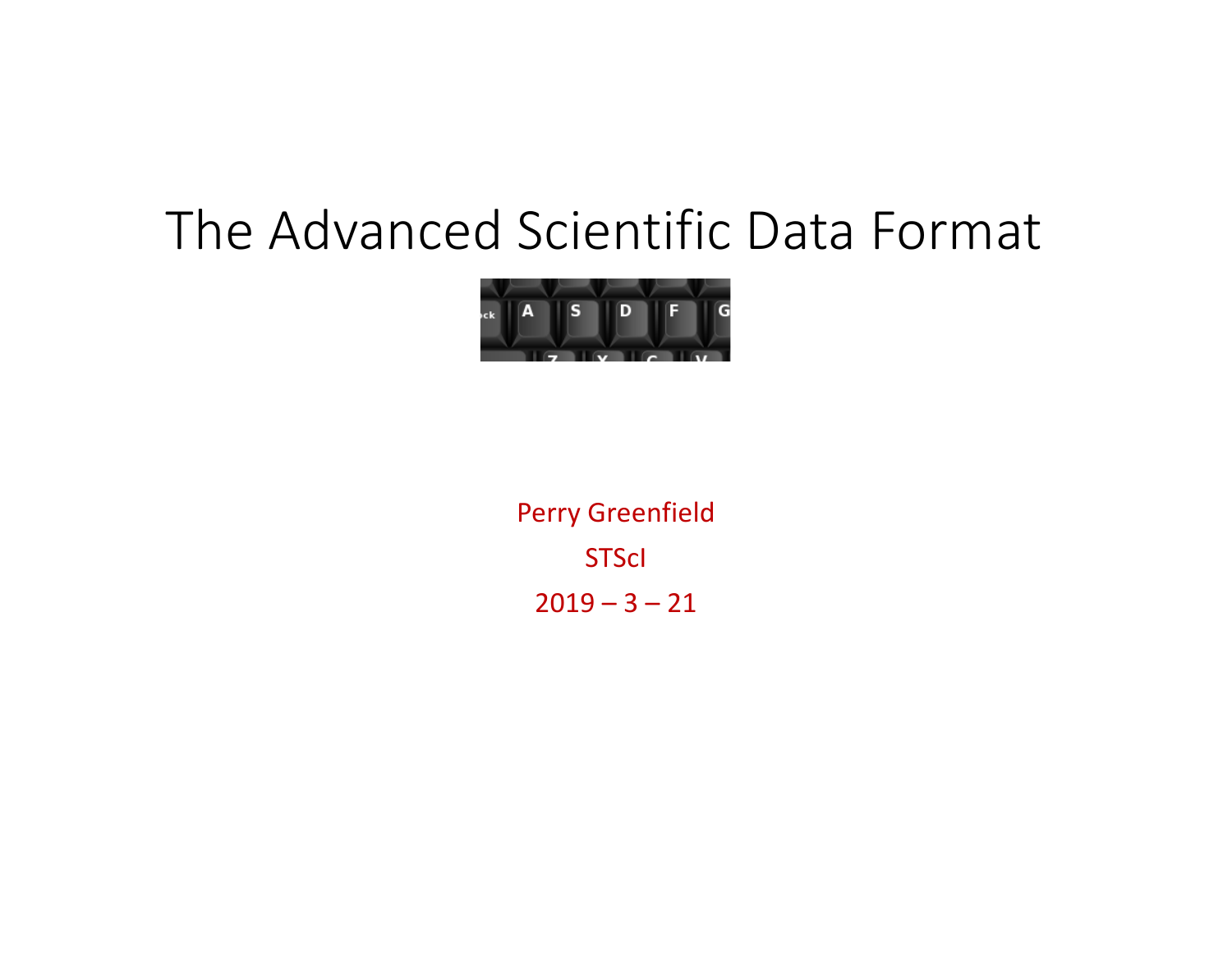## Why ASDF?

- Primary driver: doing World Coordinate Systems right.
	- FITS fails miserably at this for most HST and JWST raw data
- More sensible and flexible organization of metadata and data than FITS.
	- FITS limitations are resulting in hard-to-maintain software.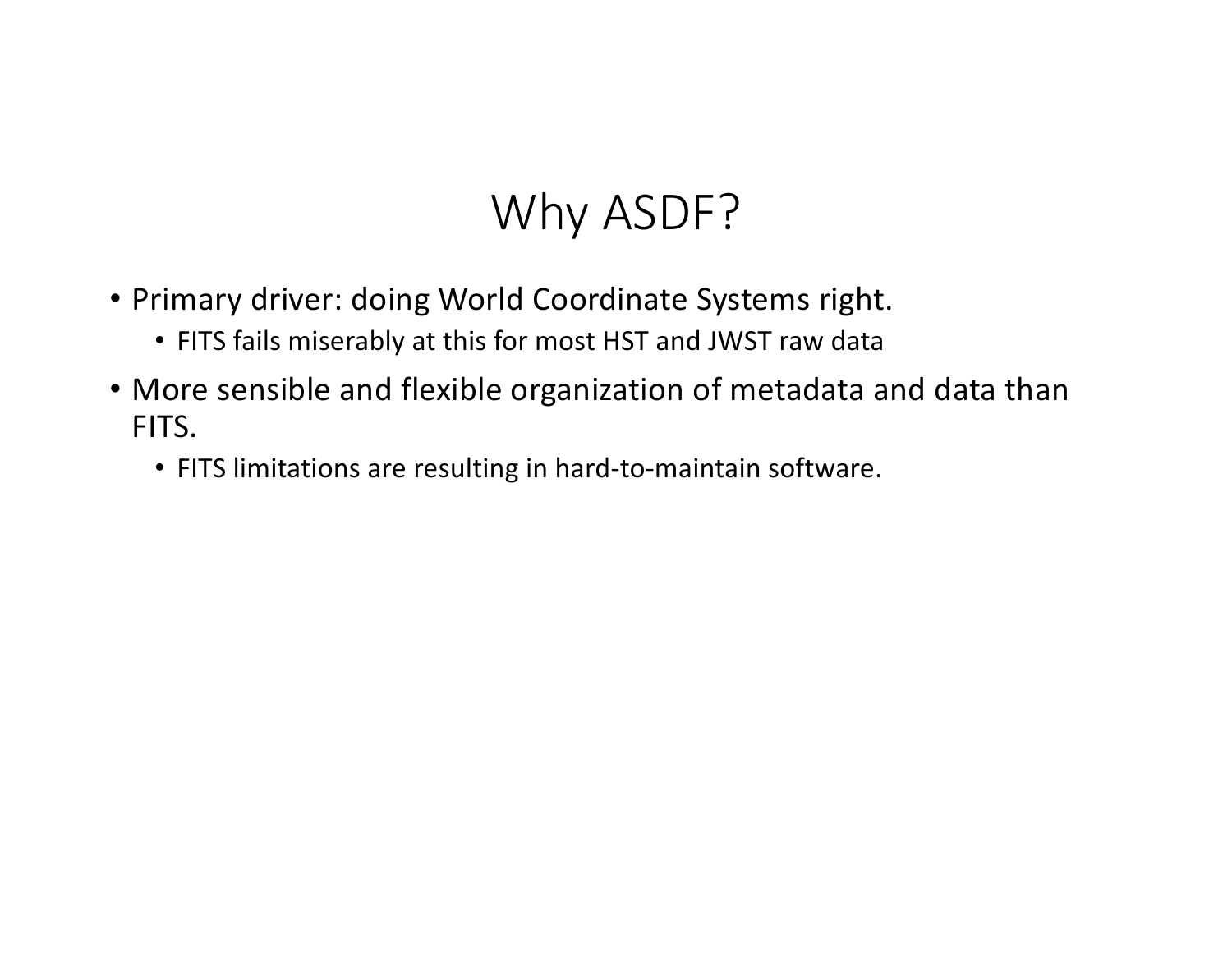## Why not…

- VOTABLE
	- Can't handle binary data efficiently

#### • HDF5

- Complex, completely binary, and not self evident. Must use lengthy reference document to understand.
- Only one really heavily used implementation.
	- Meaning that some bugs/variances from the standard may not be caught.
- Poor support for dictionary structures.
- Not as stable (questionable as an archival format)
- Worries about split into paid and non-paid support communities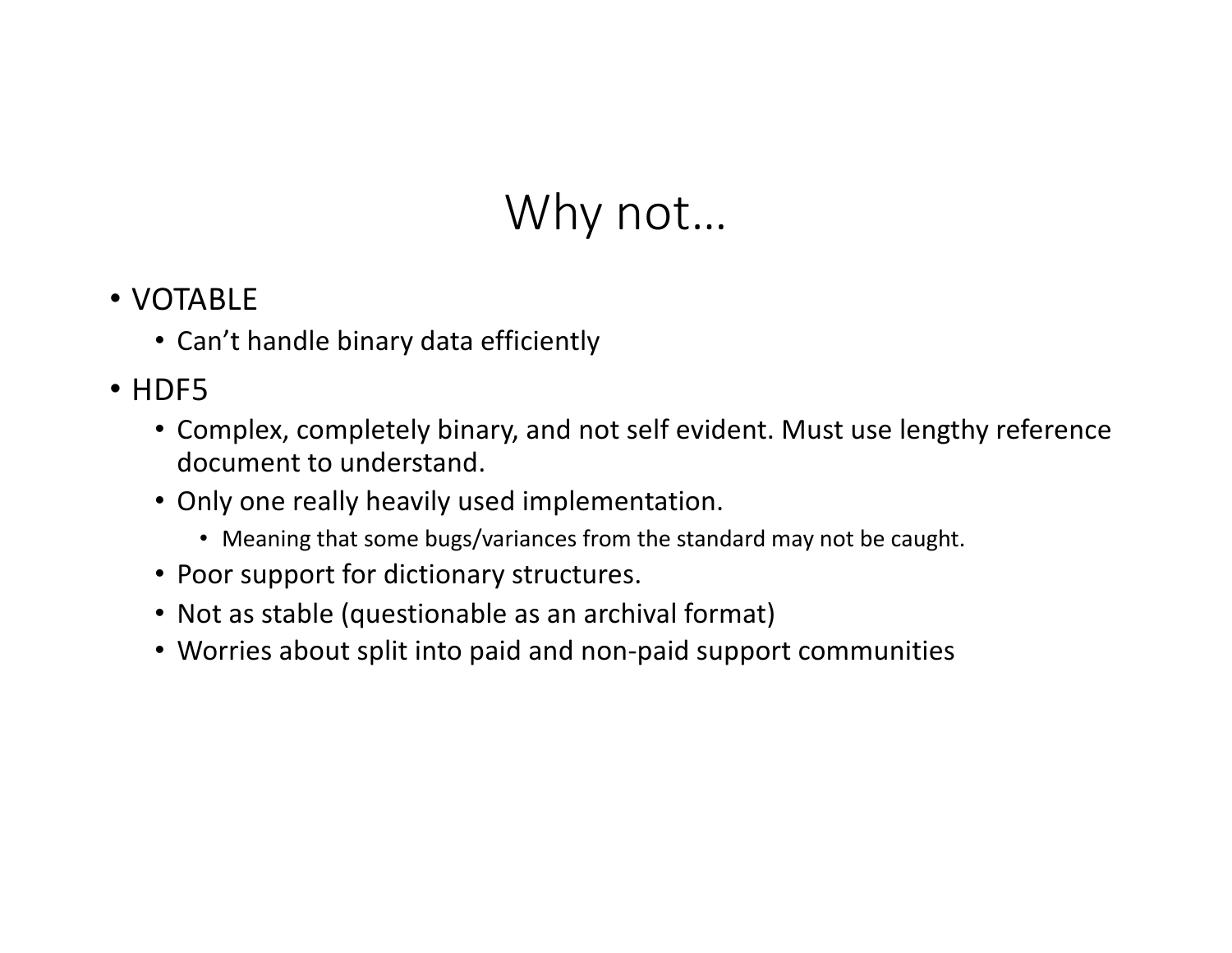## Summary of FITS Pros and Cons

- Pros
	- Metadata easy to read and transparent
	- Stable format (sort of…)
- Cons
	- Keyword/Value constraints extremely limiting
	- Limited organizational options
		- Not intrinsically hierarchical (conventions to overcome this are clumsy)
	- WCS standard mostly suitable for ideal projections but not much raw data
	- Standard and community makes enhancement extremely difficult
	- Community took lax view of non-conforming variants that libraries were forced to support. (Surprisingly true, to a lesser extent, for VOTABLE as well)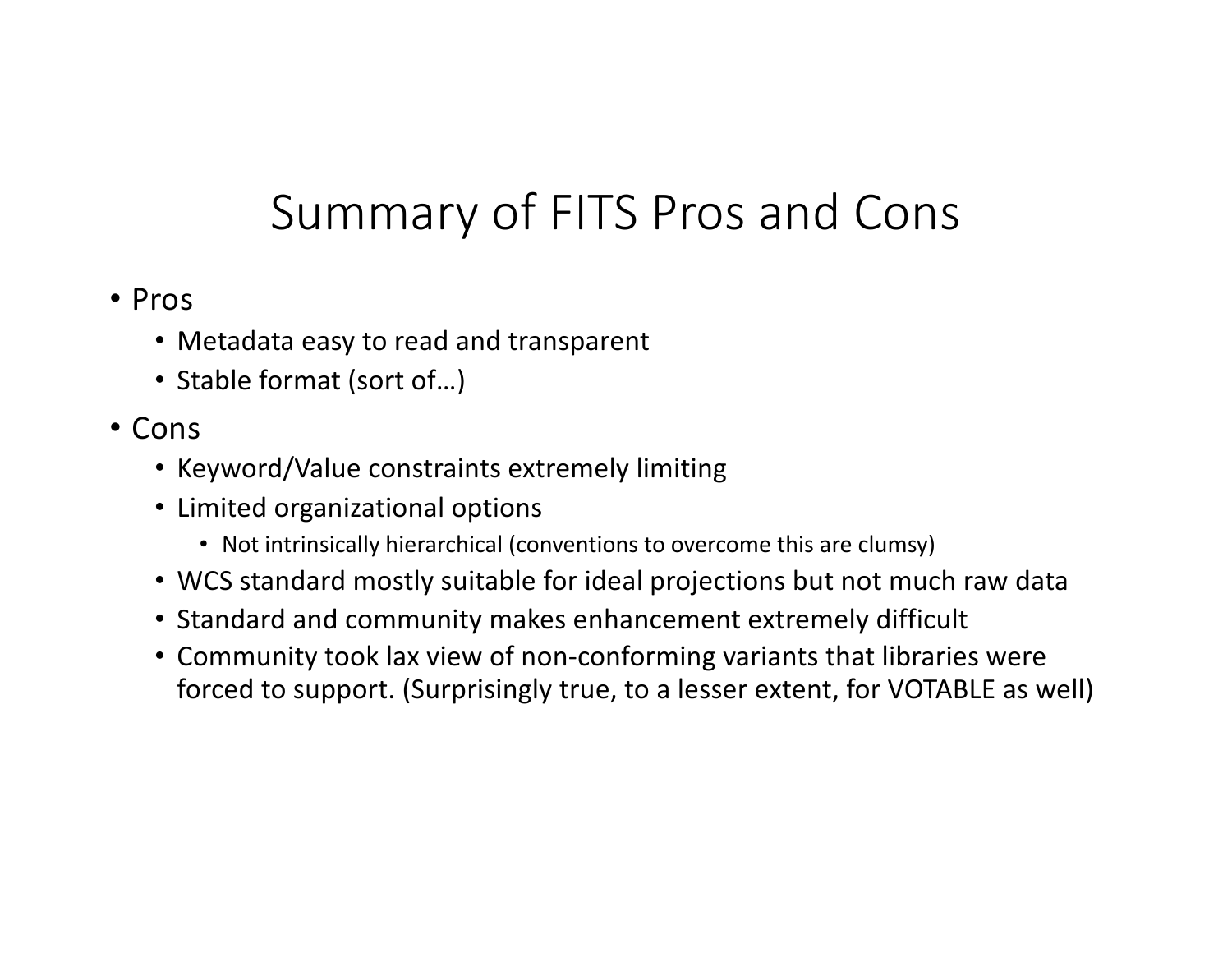#### ASDF overview

- File consists of a YAML metadata header and optional binary data blocks.
	- Leverages a standard format and community-supported libraries.
	- YAML is a superset of JSON, entirely text format
	- Allows:
		- More formatting options
		- More concise and readable representations than JSON
		- Inline arrays and tables
		- References to one instance of a data structure can be shared eliminating the need for unnecessary duplication of information
- YAML header contains the metadata and all information on the organization of the data
- Versioning part of standard
- Permits schema definitions that can be used to check correctness of the YAML for defined objects
- Explicitly extensible. Anyone can define and publish their own schemas.
- Language independent. Currently only a full Python implementation but a C++ version is being developed.
- Not specific to Astronomy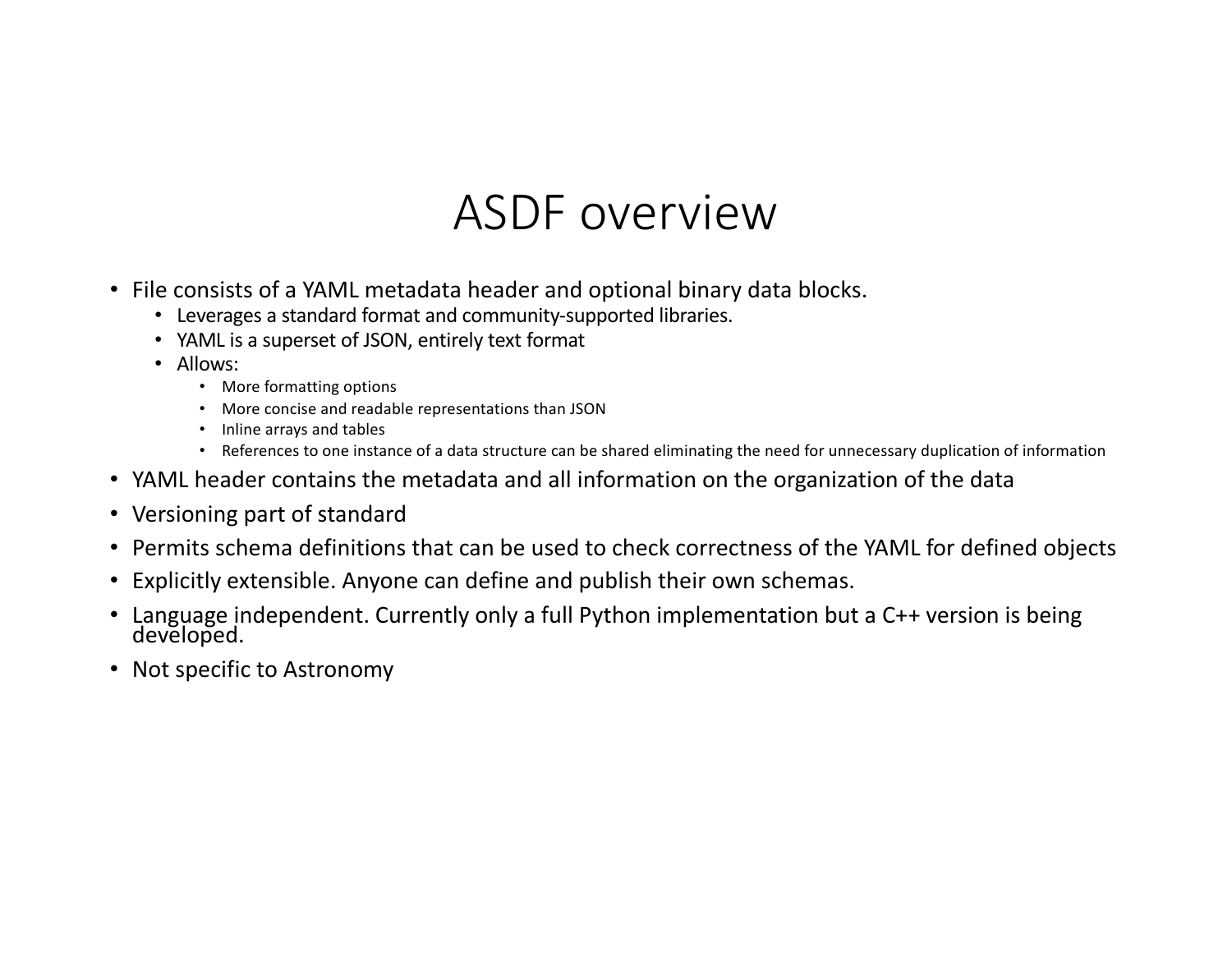## GWCS

- Generalized World Coordinate System is a key feature for JWST supported in ASDF.
- Supports
	- arbitrarily complex coordinate transforms for multiple dimensions
	- arbitrary number of intermediate coordinate frames
	- References to output units and standard coordinate systems (e.g., FK5)
	- Multiple GWCS definitions (e.g., using different assumptions)
	- Parameterized input coordinates (e.g., spectral order, slit position, zero order position, etc)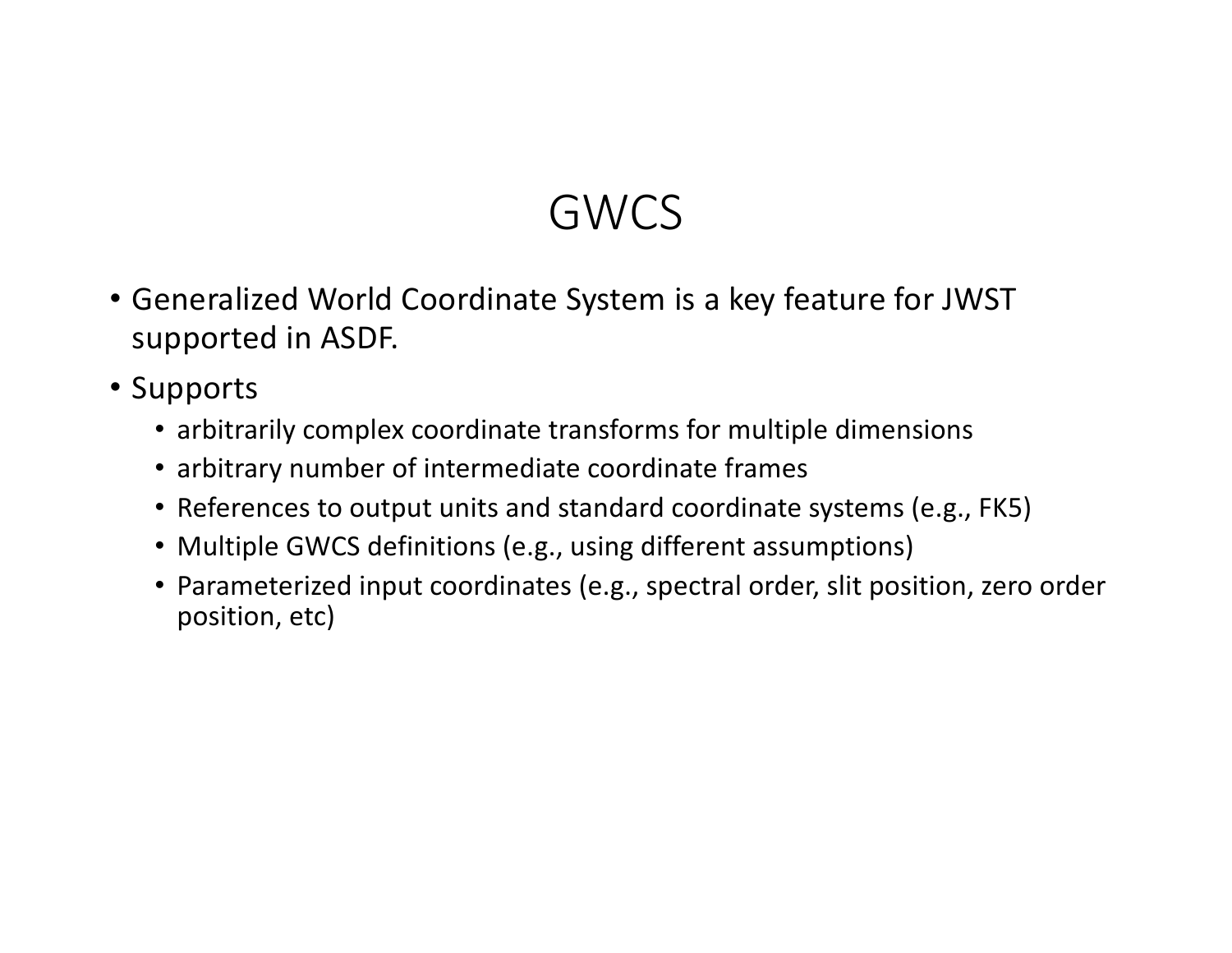### STScI committed to long-term support of format

- Future improvements
	- Better ways to search and browse ASDF files for attributes or values
		- Both command line and GUI
	- C++ implementation
	- Generating prototype data model schemas for common telescope/instrument data.
	- Making it easier to work with (read and create) ASDF schemas
		- Provide more schema templates to mutate for new needs
		- Provide more concise and easy to read representations of schemas
			- They can be tedious to read and understand
- Planned use:
	- Used for GWCS within JWST data products (embedded in FITS extensions!)
	- Is an optional format for JWST data products (calibration pipelines support ASDF)
	- Being considered for WFIRST
	- Being used by DKIST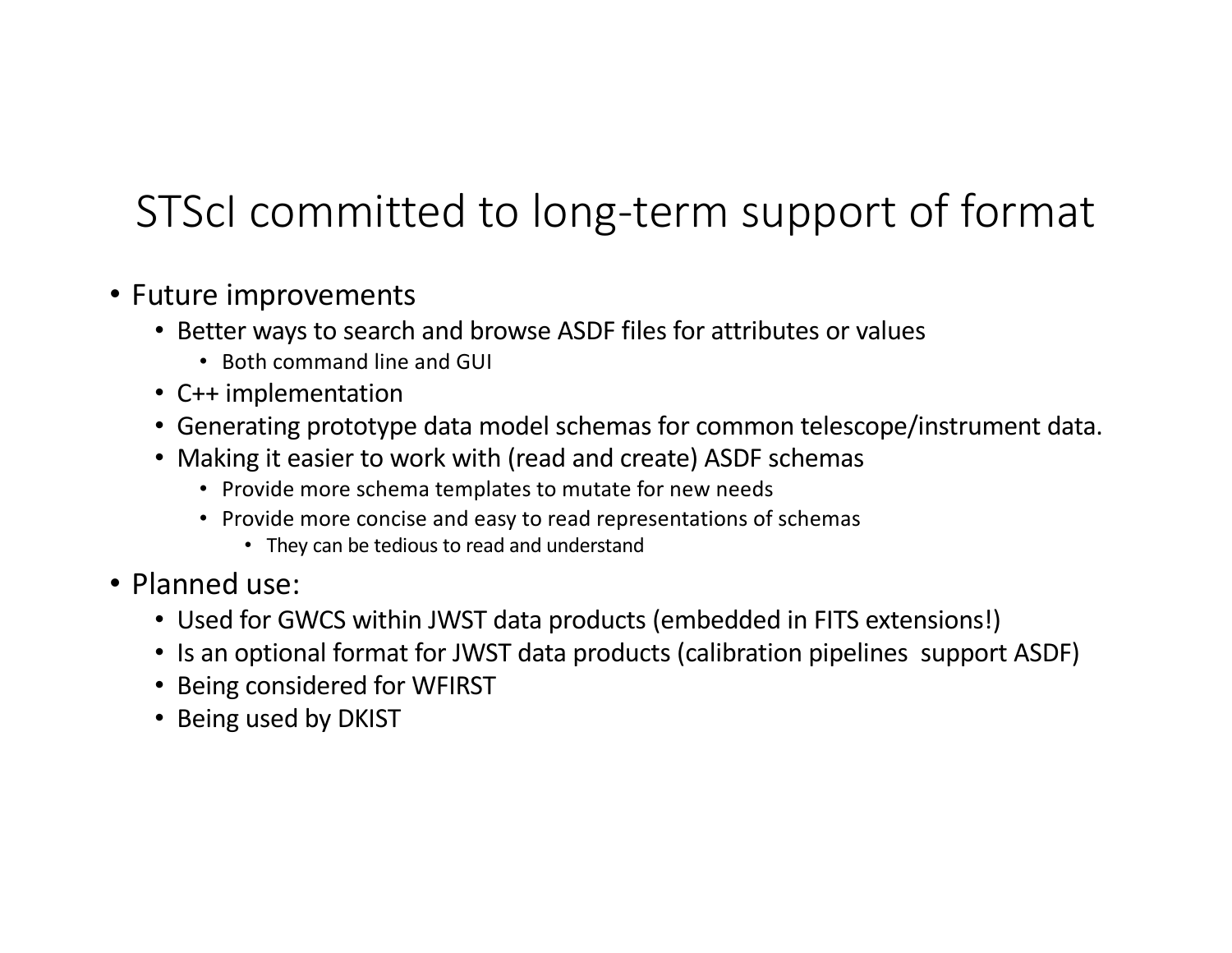# Links

- Paper: [https://www.sciencedirect.com/science/article/pii/S22131337150006](https://www.sciencedirect.com/science/article/pii/S2213133715000645?via%3Dihub) 45?via%3Dihub
- Standard[: https://asdf-standard.readthedocs.io/en/latest/](https://asdf-standard.readthedocs.io/en/latest/)
- Documentation[: https://asdf.readthedocs.io/en/latest/](https://asdf.readthedocs.io/en/latest/)
- Githu[b: https://github.com/spacetelescope/asd](https://github.com/spacetelescope/asdf)f
- YAM[L: https://yaml.org](https://yaml.org/)/
- Schem[a: https://json-schema.org/understanding-json-schema/](https://json-schema.org/understanding-json-schema/)(ASDF schemas are actually represented in YAML that maps directly to jsonschema)
- Use by machine learning team[: https://blog.sourced.tech/post/asdf/](https://blog.sourced.tech/post/asdf/)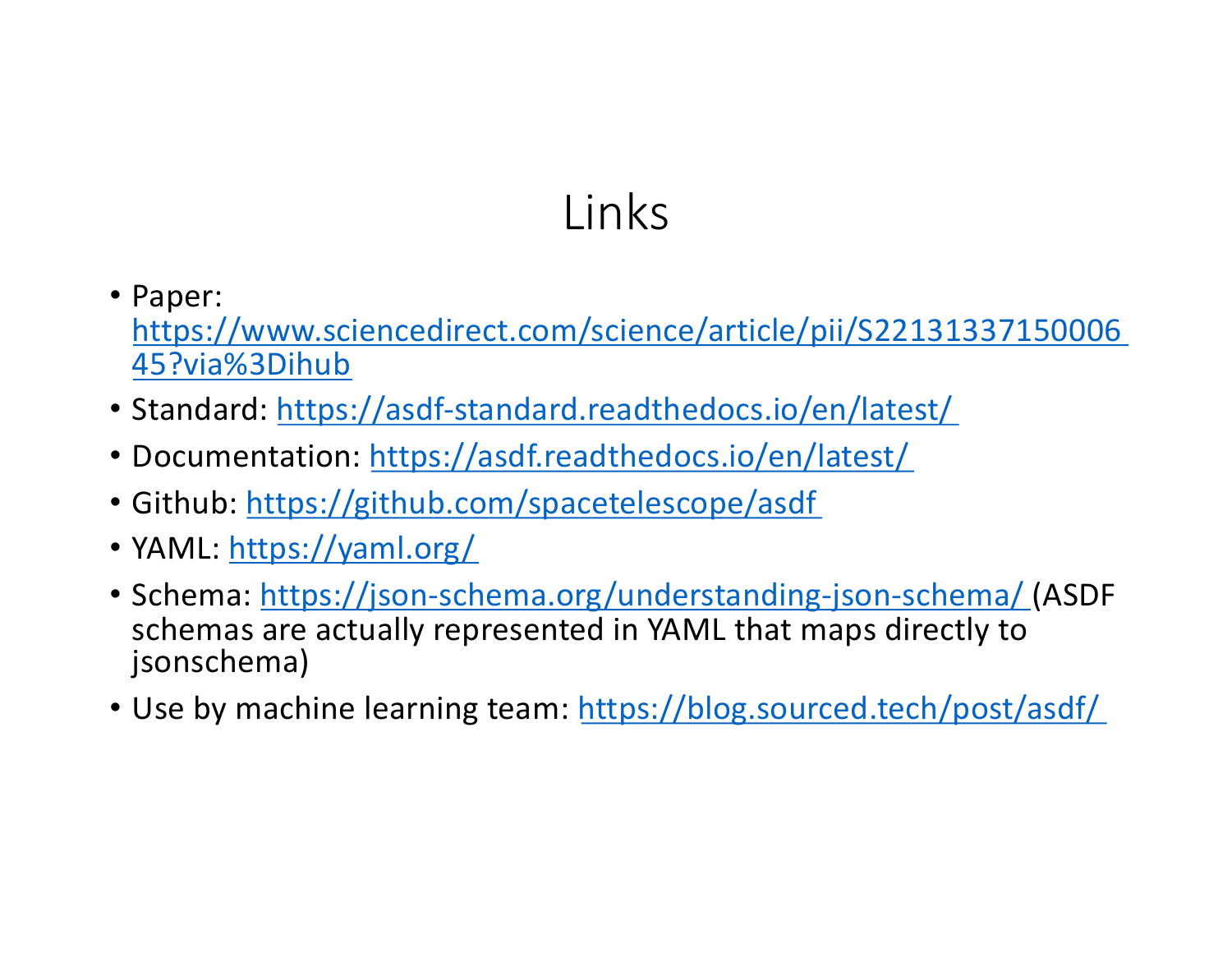### Developers

- Dan D'avella
- Mike Droettboom
- Erik Bray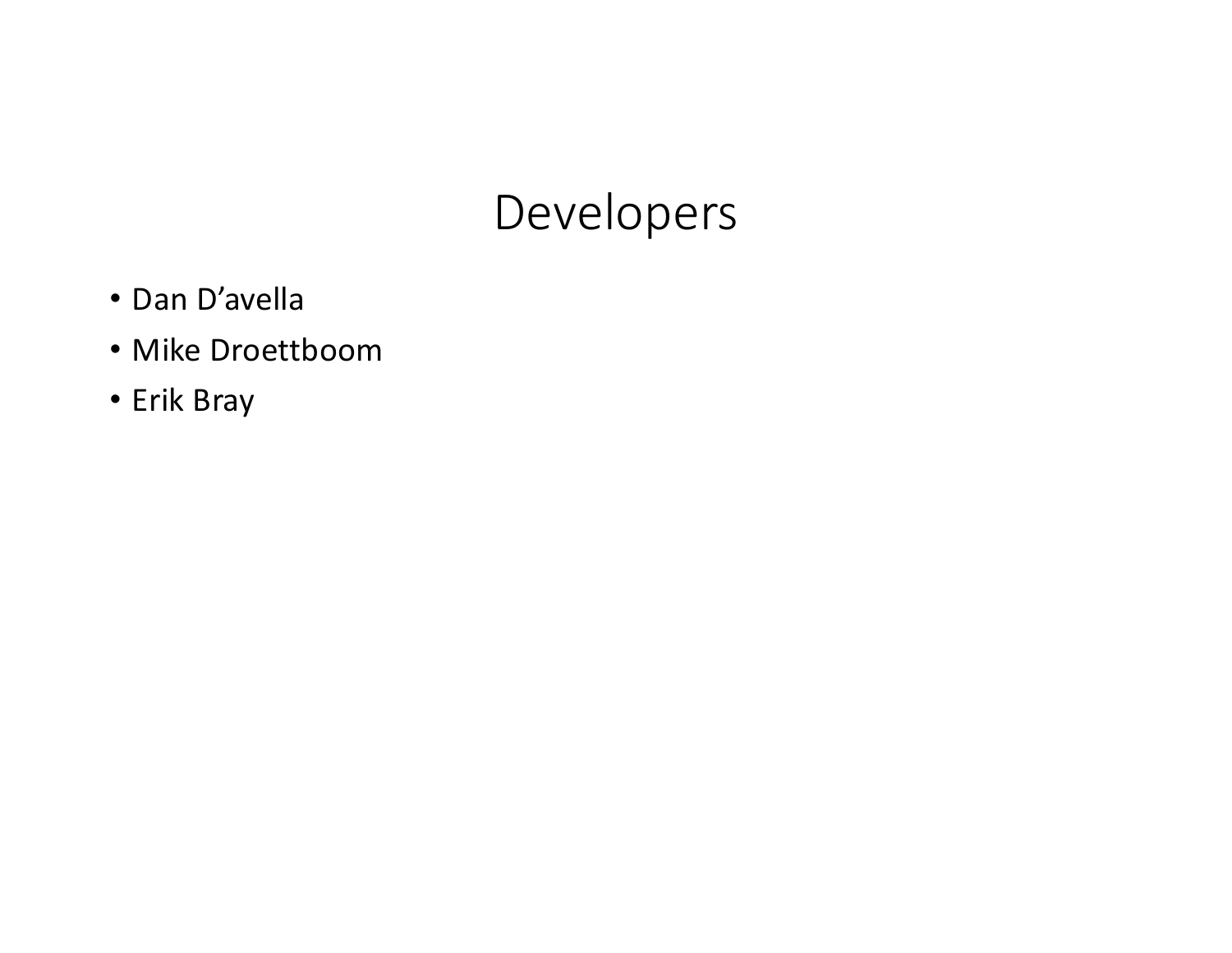#### Example

#ASDF 0.1.0 %YAML 1.1<br>%TAG ! tag:stsci.edu:asdf/0.1.0/ data: \$ref: "#/chips/0/science" telescope: HST instrument: ACS proposal: id: 12699 pi: Jane W. Astronomer target: location: ra: 76.3775954471 dec: 52.83079419491 distance: .Inf chips: - chip id: 1 wcs: !wcs/wcs steps: !wcs/steps - !wcs/step name: detector *[rest of definition removed for brevity]*

#### $---$  !core/asdf  $\overline{a}$   $\overline{b}$   $\overline{c}$   $\overline{a}$  and  $\overline{a}$  what follows must adhere to core/asdf schema

- File starts with line indicating an ASDF file and version
- Lines that start before the yaml text with '%' are directives
	- %YAML 1.1 indicates yaml version
	- %TAG indicates the default schema environment (eliminates the need for a full url-like prefix on the tag)
- ! Indicates that the following is a tag and what follows it adheres to the tag's schema
- YAML text starts with '---' and ends with '…'
- \$ indicates a reference to a label defined elsewhere
- Indented text indicates a block
- Blocks using 'key: value' sets are equivalent to Python dictionaries
- Blocks consisting of lines prefaced with '-' correspond to Python **lists**
- \$ref is a reference to another item, in this case the 0 chip science array, so that the data attribute references that array (the chip\_id: 1 entry at the bottom, continuing to next slide)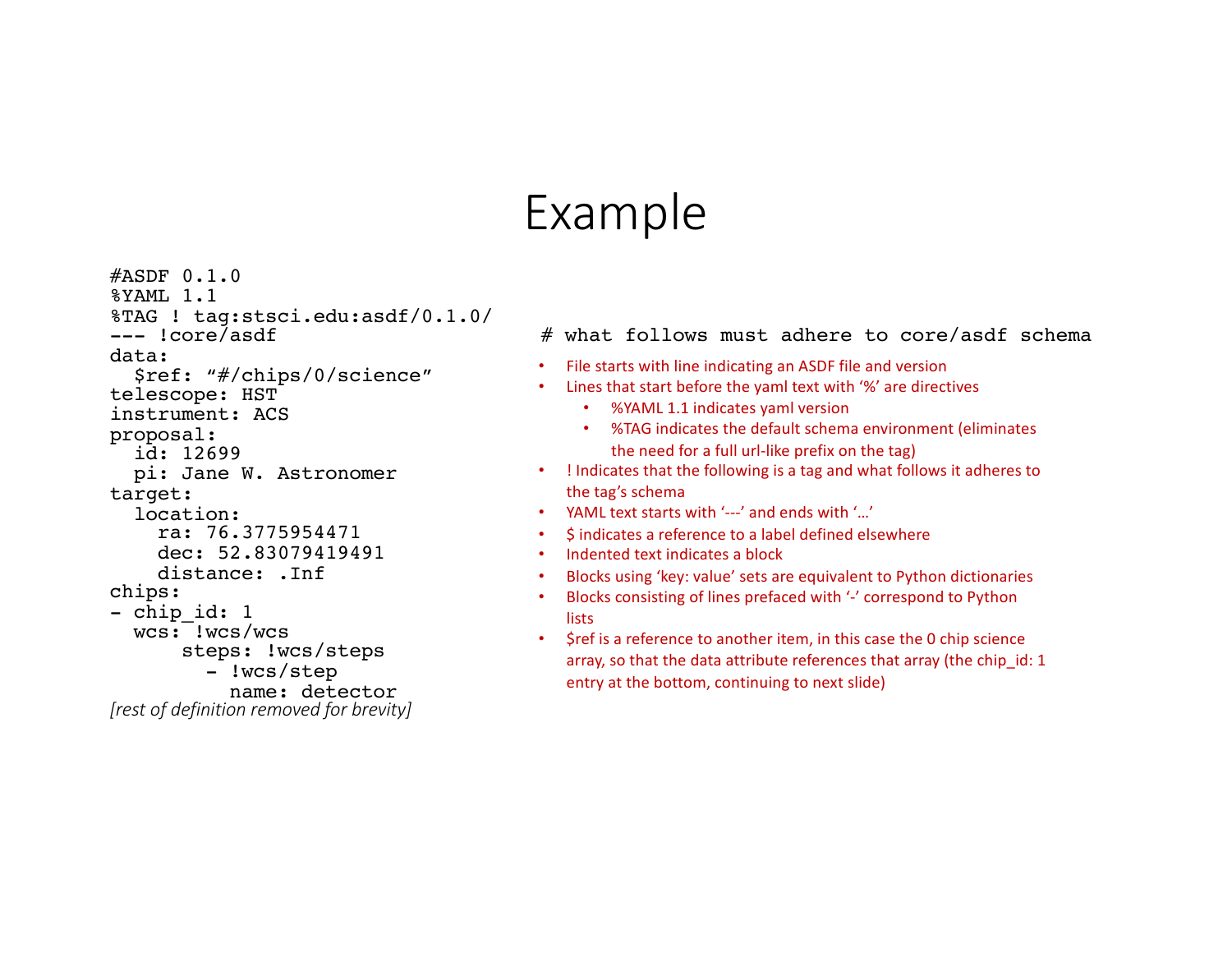#### Example (cont.)

```
science: # science image;
   data: !core/ndarray # references binary data block 2
      source: 2
     datatype: int32
      shape: [512, 512]
 data quality:
   data: !core/ndarray
      source: 1
     datatype: int16
      shape: [512, 512]
 error:
   data: !core/ndarray
     source: 0
     datatype: float32
shape: [512, 512]<br>- chip id: 2
 wcs: !wcs/wcs # ... contents removed ...
 science:
   data: !core/ndarray
      source: 3
     datatype: float32
      shape: [512, 512]
 data quality: # ... contents removed ...
 error: \# \ldots contents removed for brevity
```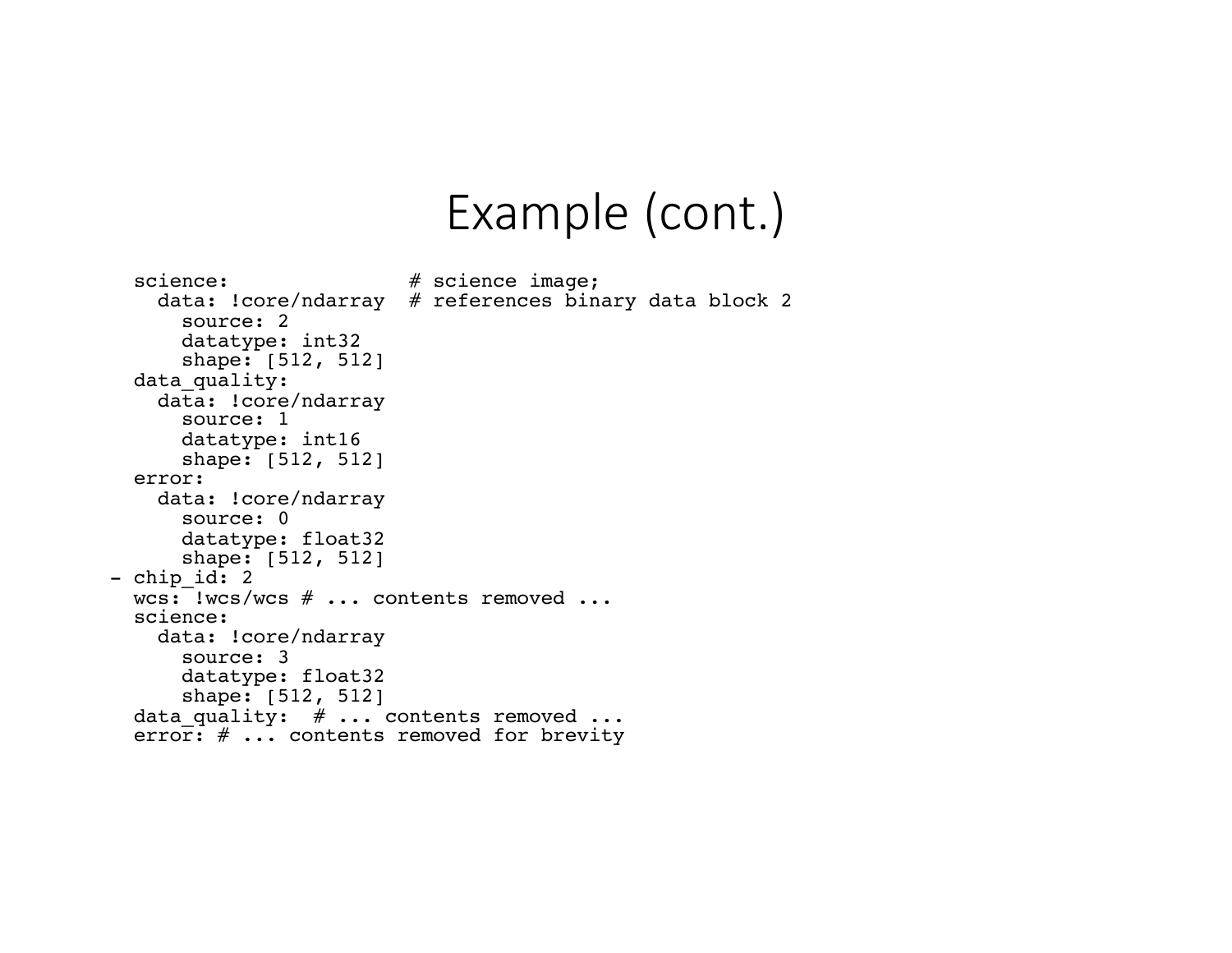#### WCS Example

```
#ASDF 0.1.0
%YAML 1.1
%TAG ! tag:stsci.edu:asdf/0.1.0/
--- !core/asdf # the three dashes indicates start of yaml content
wcs: !wcs/wcs # what follows must adhere to the wcs/wcs schema<br>steps: !wcs/steps # The beginning of the pipeline of transforms/frames of reference
  steps: !wcs/steps # The beginning of the pipeline of transforms/frames of reference - !wcs/step # The first transform/frame of reference (distortion correction)
       name: detector
       reference position: [2048.0, 1024.0]
       axes:
          - !wcs/axis {type: detector, name: x, unit: !unit/unit pixel}
          - !wcs/axis {type: detector, name: y, unit: !unit/unit pixel}
       transform: !transform/concatenate 
         forward:
            - !transform/polynomial
              coefficients:
                 - [0.0, 0.0, 0.0, 0.0, 0.0] - [0.00077856419375, 0.1354312449693, 0.0, 0.0, 0.0]
                 - [3.05198604166e-08, 3.3055309813e-06, -2.72696585312e-08, 0.0, 0.0]
                 - [4.87638965665e-12, 3.86011101555e-12, 0.0, 0.0, 0.0]
                 - [-2.680914674014611e-14, 0.0, 0.0, 0.0, 0.0]
              name: x distortion correction
            - !transform/polynomial
              coefficients:
                 - [0.0, 0.0, 0.0, 0.0, 0.0]- [0.1209636405110, -0.0004185167199466, 0.0, 0.0, 0.0]- [3.620061079e-06, -3.0909053094e-08, 8.413534828e-07, 0.0, 0.0]<br>- [-2.88214486e-11, 7.6239735e-12, 0.0, 0.0, 0.0]
                 - [8.756611700935085e-14, 0.0, 0.0, 0.0, 0.0]name: y_distortion_correction
                                                         This distortion transform combines a 2-d distortion 
                                                         function for the corrected x coordinate and a 2-d 
                                                         distortion function for the corrected y coordinate
```